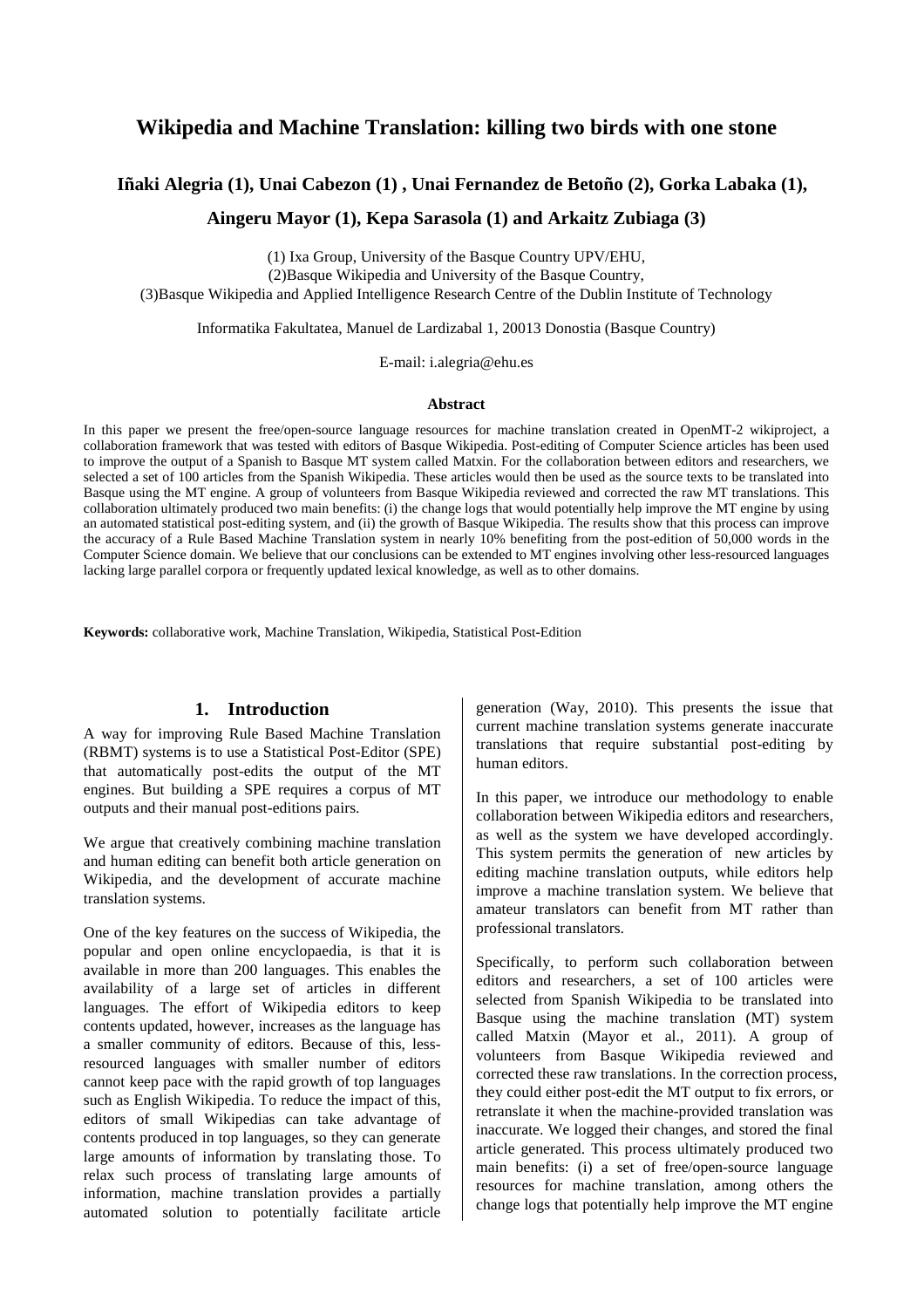by using an automated statistical post-editor (Simard et al., 2007), and (ii) the generated articles that expand the Basque Wikipedia. The results show that this process can improve the accuracy of an Rule Based MT (RBMT) system in nearly 10% benefiting from the post-edition of 50,000 words in the Computer Science domain (Alegria et al., 2013). This improvement was

Section 2 defines the methodology followed in this collaborative project: its design, the criteria and tools used to select the set of Wikipedia articles to be translated, and the resources used to adapt the general MT system to the domain of computer science. Then Section 3 presents the free/open-source language resources and tools created in this project and the achieved translation improvements. The paper ends with the conclusions and future work.

# **2. Related work**

Statistical post-editing (SPE) is the process of training a Statistical Machine Translation (SMT) system to translate from rule- based MT (RBMT) outputs into their manually post-edited versions (Simard et al., 2007). They report a reduction in post-editing effort of up to a third when compared to the output of the RBMT system. Isabelle et al. (2007) later confirmed those improvements. A corpus with 100,000 words of post- edited translations outperformed a lexicon-enriched baseline RBMT system.

Using SPE and SYSTRAN as the RBMT system, Dugast et al. (2007, and 2009) significantly improve the lexical choice of the final output. Lagarda et al. (2009) presented an average improvement of 59.5% in a real translation scenario that uses Euoperl corpus, and less significant improvements (6.5 %) when using a more complex corpus.

The first experiments performed for Basque were different because morphological modules were used in both RBMT and SMT translations, and because the size of available corpora was small (Díaz de Ilarraza and al., 2010). The post-edition corpus was artificially created from bilingual corpus: new RBMT translations for the source sentences and taking their target sentences in the bilingual corpus as the post-edited sentences. The improvements they report when using an RBMT+SPE approach on a restricted domain are bigger than when using more general corpora.

Some frameworks for collaborative translation have been created recently. (1) Cross-Lingual Wiki Engine was presented in 2008 (Huberdeau, et al. , 2008). (2) In 2011, the company Asia Online translated 3.5 million articles from English Wikipedia into Thai using MT. (3) Users registered in Yeeyan.org collaboratively translate Wikipedia articles from English to Chinese. (4) Wasala et al. (2013) created a client-server architecture, used in Web localization, to share and use translation memories, which can be used to build (or improve) MT systems. (5) And 'Collaborative Machine Translation for Wikipedia'

1is a Wikimedia proposal for a long-term strategy using several technologies for offering a machine translation system based on collaborative principles. (6) an experiment focused on post-editon of MT output of wiki entries from German and Dutch into English (Gaspari et al., 2011) report that overall the users were satisfied with the system and regarded it as a potentially useful tool to support their work; in particular, they found that the post-editing effort required to attain translated wiki entries in English of publishable quality was lower than translating from scratch.

Popular MT engines include a post-edition interface to fix translations. For instance, Google Translate<sup>2</sup> allows its users to post-edit translations by replacing or reordering words. These corrections, which are only internally available to Google, provide valuable knowledge to enhance the system for future translations. Other companies such as  $Lingotek$ ,<sup>3</sup> sell Collaborative Translation Platforms that include post-edition capabilities. For our collaborative work, we use OmegaT, an open source Computer Aided Translation (CAT) tool.

#### **3. Design and methodology of the collaborative project on translation**

This collaboration among computer scientists, linguists and editors of Basque Wikipedia was developed within the OpenMT-2 Wikiproject. The objective was to design and develop a final MT system by building a Statistical Post-Editor that automatically post-edits the output of the original RBMT system.

To perform such collaboration between editors and researchers, a set of 100 articles from Spanish Wikipedia were translated into Basque using the Matxin RBMT engine. A group of volunteers reviewed and corrected these raw translations. In the correction process, they could either post-edit the MT output to fix errors, or retranslate it when the machine-provided translation was inaccurate. With the aim of facilitating the post-edition task for editors, we adapted the well- known open-source tool OmegaT.

To improve the quality of the Matxin RBMT system's outputs given to the post-editors, we adapted Matxin to the Computer Science domain and the Wikipedia articles to be translated in the project were selected from the Computer Science category. We choose this domain, both because it is suitable as a domain that does not highly depend on cultural factors and because it is a well known domain for our research group.

-

<sup>1</sup> https://meta.wikimedia.org/wiki/Collaborative\_Machine\_Translation

\_for\_Wikipedia

<sup>2</sup> http://translate.google.com

<sup>&</sup>lt;sup>3</sup> http://lingotek.com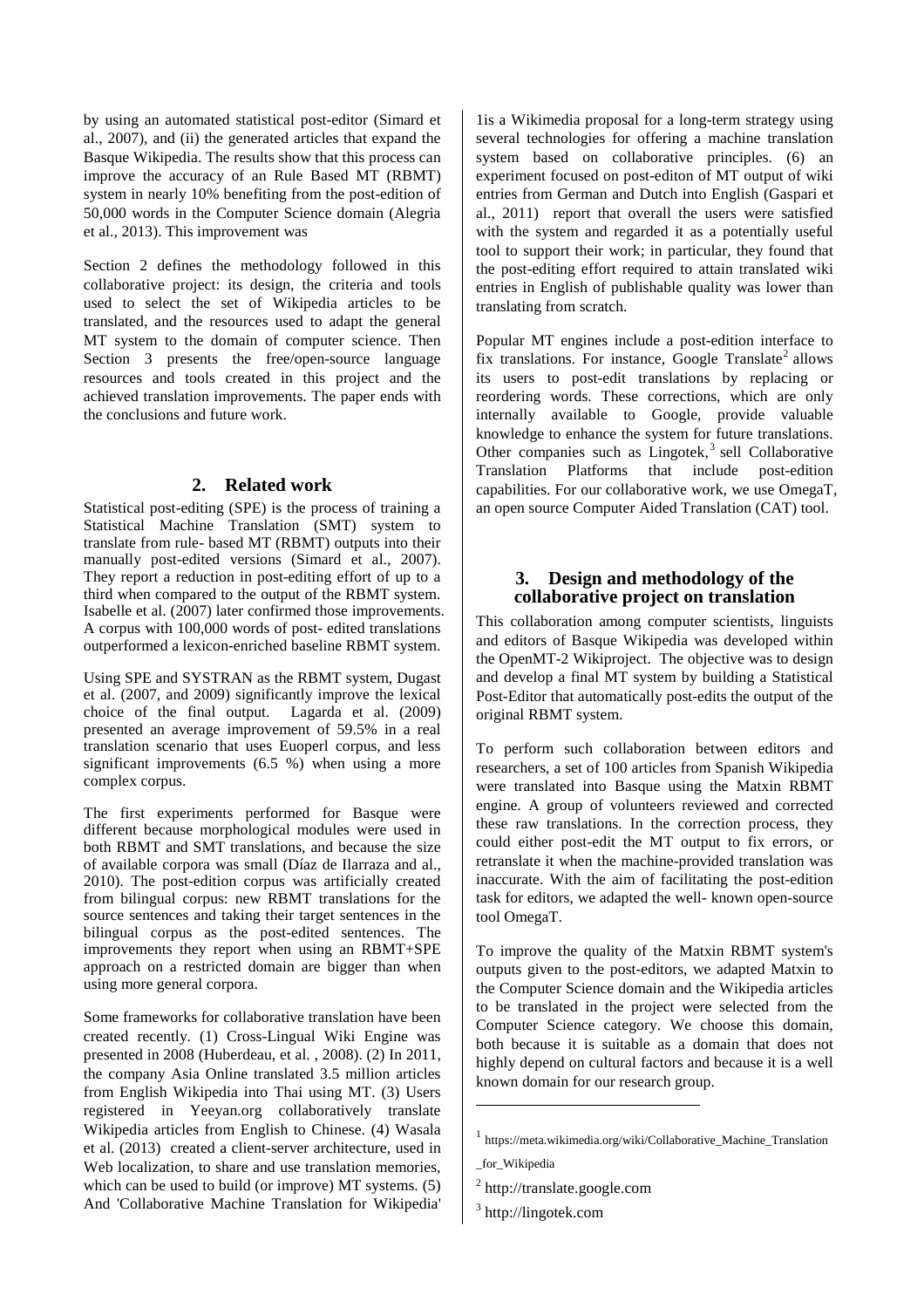The public collaboration campaign was run for eight months, from July 2011 to February 2012 and 36 volunteers collaborated in it. This process ultimately produced two main benefits:

- 1. The raw and manual post-edited translation pairs served to built an automated Statistical Post-Editor. This SPE system can improve the accuracy of the RBMT system in nearly 10%. MBLEU, BLEU, NIST, METEOR, TER,WER and PER metrics confirm this improvement (Alegria et al, 2013).
- 2. The generated articles help expand the Basque Wikipedia. 100 new entries (50,204 words) had been added to the Basque Wikipedia.

Additionally, improvements have been made in both Matxin and OmegaT systems.

# **3.1 Selection of Wikipedia articles**

To incorporate new collaborators that are sometimes not very motivated to participate in work excessively long we decided to translate short Wikipedia articles.

We created a tool to help us search for short untranslated Wikipedia entries. This tool is a perl script named wikigaiak4koa.pl that, given a Wikipedia category and four languages, returns the list of articles contained in the category with their corresponding equivalents in those four languages and their length.

The size of the Catalan Wikipedia (378,408 articles) is midway between the Spanish (902,113 articles) and the Basque (135,273 articles). Therefore, we consider that a Wikipedia article that is present in the Catalan Wikipedia but not in the Basque Wikipedia should be included in the latter before other non-existing articles that are not in the Catalan version.

Using the tool we identified 140 entries that: (1) were

included in the Catalan and Spanish Wikipedias, (2) were not in the Basque Wikipedia, and (3) the size in the Spanish Wikipedia was smaller than 30 Kb (∼ 30,000 characters). These 140 intermediate size entries were included in the Wikiproject.

The script can be used to examine the contents of any Wikipedia category for any language.

# **3.2 Modifications to Matxin RBMT system**

The Basque-Spanish Matxin RBMT system was adapted to the Computer Science domain. The bilingual lexicon was customized in two ways:

- Adaptation of lexical resources from dictionary-systems. Using several Spanish/Basque on-line dictionaries, we performed a systematic search for word meanings in the Computer Science domain. We included 1,623 new entries in the lexicon of the original RBMT system. The new terms were mostly multi-words, such as *base de datos* (database) and *lenguaje de programación* (programming language). Some new single words were also obtained; for example, *iterativo* (iterative), *ejecutable* (executable) or *ensamblador* (assembly). In addition, the lexical selection was changed for 184 words: e.g. *rutina-ERRUTINA* (routine) before *rutina-OHITURA* (habit).
- Adaptation of the lexicon from a parallel corpus. We collected a parallel corpus in the Computer Science domain from the localized versions of free software from Mozilla, including Firefox and Thunderbird (138,000 segments, 600,000 words in Spanish and 440,000 in Basque). We collected the English/Basque and the English/Spanish localization versions and then generated a new



**Figure 1. Architecture of the final MT system enriched with a Statistical Posteditor.**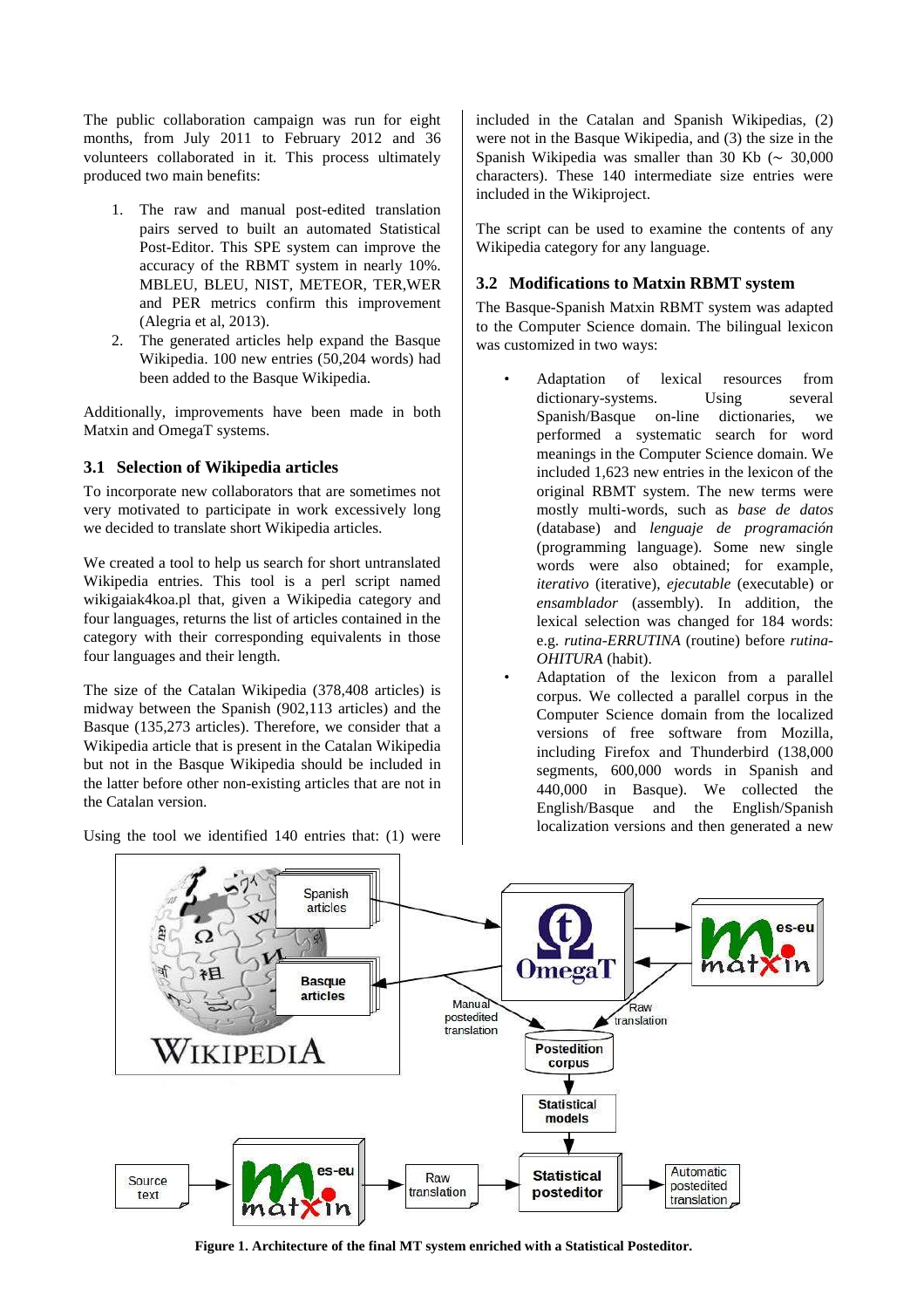parallel corpus for the Spanish/Basque language pair, now publicly available. These texts may not be suitable for SMT but they are useful for extracting lexical relations. Based on Giza+alignments, we extracted the list of possible translations as well as the probability of each particular translation for each entry in the corpus. In favour of precision, we limited the use of these lists to the lexical selection. The order was modified in 444 dictionary entries. For example, for the Spanish term *dirección*, the translated word *HELBIDE* (address) was selected instead of *NORABIDE* (direction).

#### **3.3 Modifications to OmegaT**

OmegaT was selected as the post-edition platform to be used in our project. To make it easier to use for editors, we adapted the interface of OmegaT with a number of additional features:

- Integration of Matxin Spanish to Basque MT engine. OmegaT includes a class that connects several machine translation services, making it relatively easy to customize by adding more services. We used this class to integrate Matxin within OmegaT. In order to reduce the integration effort, we made Matxin's code simpler, lighter and more readable so that it could be implemented as a web service to be accessed by single API calls using SOAP. Therefore, OmegaT could easily make use of a Spanish to Basque machine translation system.
- Integration of the Basque speller, to facilitate post-editing.
- A functionality to import/export of Wikipedia articles to/from OmegaT. We implemented a new feature to upload the translated article to the Basque Wikipedia to OmegaT's existing capability of importing MediaWiki documents from their URL encoded as UTF8. To enable this new feature, we also implemented a new login module and some more details. When uploading an article to Wikipedia, the editor is also required to provide a copy of the translation memory created with the article. We use these translation memories in the process of building the SPE system.
- A tool for translating Wikipedia links. This module use Wikipedia metadata to search the Basque article that corresponds to a Spanish one. As an example of translation of Wikipedia metadata, let us take the translation of the internal Wikipedia link [[*gravedad* | *gravedad*]] in the Spanish Wikipedia (equivalent to the link [[gravity | gravity]] in the English Wikipedia). Our system translates it as [[*GRABITAZIO* | *LARRITASUNA*]], so it

translates the same word in a different way when it represents the entry Wikipedia and when it is the text shown in such a link. On the one hand, the link to the entry *gravedad* in the Spanish Wikipedia is translated as *GRABITAZIO* (gravitation) making use of the mechanics of MediaWiki documents which include information on the languages in which a particular entry is available, and their corresponding entries. And on the other hand, the text word *gravedad* is translated as *LARRITASUNA* (seriousness) using the RBMT system. Therefore, this method provides a translation adapted to Wikipedia. Offering this option allows the post-editor to correct the RBMT translation with the usually more suitable "Wikipedia translation".

# **4. Created resources and achieved improvements**

The complete set of publicly available resources created in this project includes the following products:

- Corpus
	- o The new Spanish/Basque version of the parallel corpus<sup>4</sup>. created from the localized versions of free software from Mozilla (138.000 segments, 600.000 word in Spanish and 440.000 in Basque).
	- o The corpus<sup>5</sup> of raw and manual postedited translations (50.204 words). It was created by manual post-editing of the Basque outputs given by Matxin RBMT system translating 100 entries from the Spanish Wikipedia.
- Wikipedia
	- $\circ$  The 100 new entries<sup>6</sup> added to Basque Wikipedia (50.204 words).
	- o A tool for searching articles in the Wikipedia (wikigaiak4koa.pl $^7$ ). This tool is a perl script that can be used to browse the content of a category for any language in Wikipedia. Given a Wikipedia category and four languages, it returns the list of articles contained in the category with their corresponding equivalents in those four languages and their length.
- **Matxin**

l

<sup>4</sup> http://ixa2.si.ehu.es/glabaka/lokalizazioa.tmx

<sup>5</sup> http://ixa2.si.ehu.es/glabaka/OmegaT/OpenMT-OmegaT-CS-TM.zip

<sup>6</sup> http://eu.wikipedia.org/w/index.php?title=Berezi:ZerkLotzen DuHona/Txantiloi:OpenMT-2&limit=250

<sup>7</sup> http://www.unibertsitatea.net/blogak/testuak-

lantzen/2011/11/22/wikigaiak4koa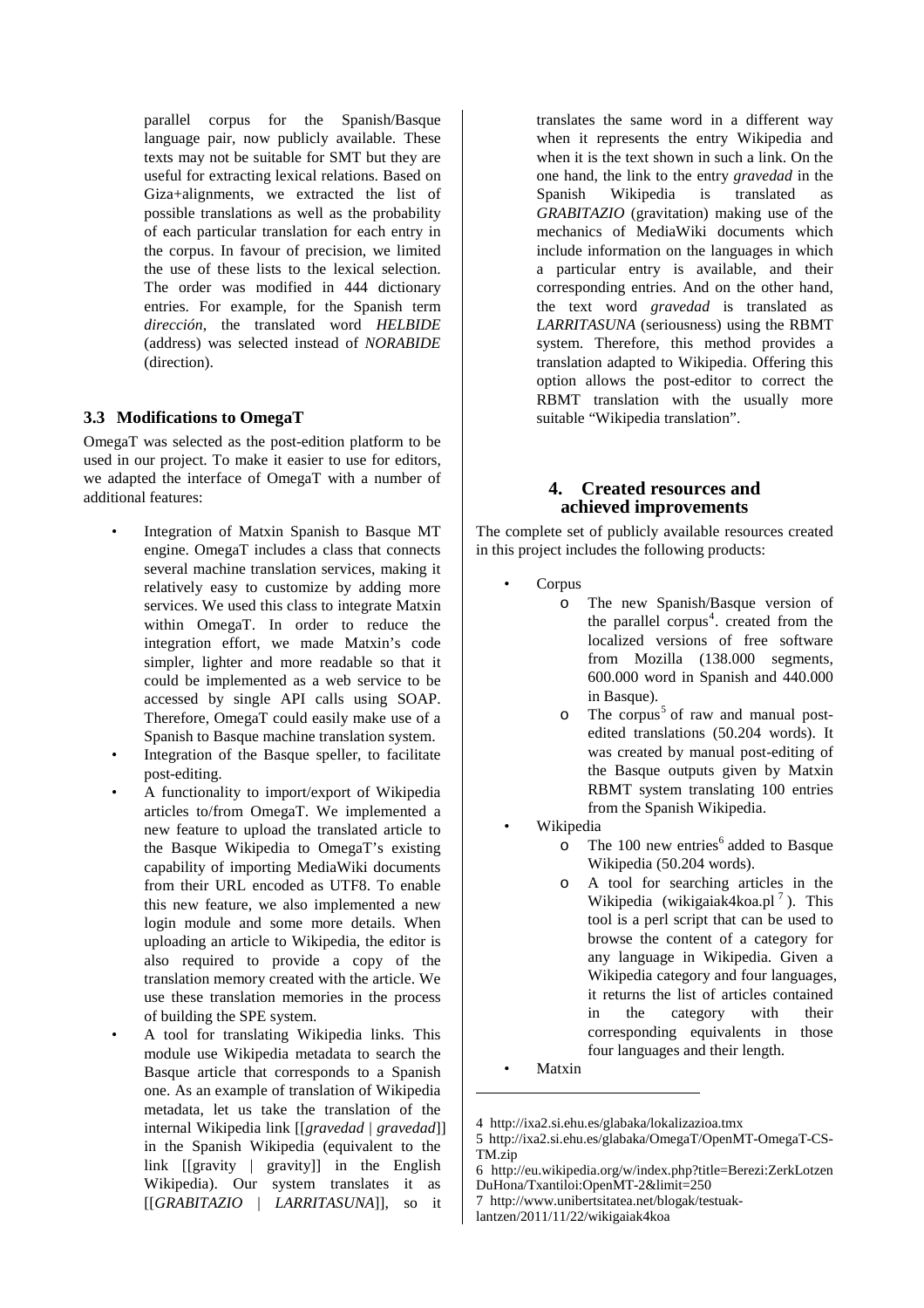- o The new version of the Matxin RBMT system customized for the domain of Computer Science available as a SOAP service.<sup>8</sup>
- o A new automated Statistical Post-Editing system. This system has been built using the corpus of raw RBMT translation outputs and their corresponding manual post-editions (50.204 words).
- o The quantitative results show that the combination of RBMT-SPE pipeline can improve the accuracy of the raw RBMT system at around 10%, despite the fact that the size of the corpus used to built the SPE system is smaller than those referenced in the major contributions to SPE (for example, Simard et al. used a corpus of 100,000 words). Thus, there may be room for further improvement by the simple expedient of using a larger post-edition corpus.
- OmegaT
	- o Integration of Matxin Spanish to Basque MT engine.
	- o Integration of the Basque speller.
	- o A functionality to import/export of Wikipedia articles to/from OmegaT. This upload is language-independent, and can be used for languages other than Basque. However, this feature has not been tested yet on languages that rely on different character sets such as CJK or Arabic.
	- o A tool for translating Wikipedia links. This module use Wikipedia metadata to search the Basque article that corresponds to a Spanish one.
	- o A tutorial in Basque to download, install and use OmegaT, with details to post-edit Wikipedia articles<sup>9</sup>.

#### **5. Conclusions and Future Work**

Creating and coordinating a community to produce materials for a less resourced language can be a substantial task. We have defined a collaboration framework that enables Wikipedia editors to generate new articles while they help development of machine translation systems by providing post-edition logs. This collaboration framework has been experimented with editors of Basque Wikipedia. Their post-editing on Computer Science articles were used to train a SPE

l

system that improves the output of the Spanish to Basque MT system called Matxin.

We set forth the hypothesis that MT could be helpful to amateur translators even if not so much to professionals. We can confirm our hypothesis, as even when the quality of the MT output was not high, it was enough to prove useful in helping the editors perform their work. We also observed that Wikipedia metadata makes more complicated both the MT and the post-editing processes, even if the use of Wikipedia's interlanguage links effectively help translation.

The benefits of this project were twofold: improvement of the outputs of the MT system, and extension the Basque Wikipedia with new articles. Various auxiliary tools and language resources developed as part of this research can also be considered as valuable resources for other collaborative projects.

#### **6. References**

- Alegria I., Cabezon U., Fernandez de Betoño U., Labaka G., Mayor A., Sarasola K., Zubiaga A. (2013) Reciprocal Enrichment between Basque Wikipedia and Machine Translators. In I. Gurevych and J. Kim (Eds.) The People's Web Meets NLP: Collaboratively Constructed Language Resources', Springer. ISBN-10: 3642350844, pp. 101-118.
- Diaz de Ilarraza A., Labaka G., Sarasola K. (2008) Statistical post-editing: a valuable method in domain adaptation of RBMT systems. In: Proceedings of MATMT2008 workshop: mixing approaches to machine translation, Euskal Herriko Unibersitatea, Donostia, pp 35–40
- Dugast L., Senellart J., Koehn P. (2007) Statistical postediting on SYSTRAN's rule-based translation system. In: Proceedings of the second workshop on statistical machine translation, Prague, pp 220–223
- Dugast L., Senellart J., Koehn P. (2009) Statistical post editing and dictionary extraction: Systran/Edinburgh submissions for ACL-WMT2009. In: Proceedings of the fourth workshop on statistical machine translation, Athens, pp 110–114
- Gaspari F., Toral A., and Naskar S. K. (2011) Userfocused Task-oriented MT Evaluation for Wikis: A Case Study.. In *Proceedings of the Third Joint EM+/CNGL Workshop "Bringing MT to the User:*  Research *Meets Translators"*. European Commission, Luxembourg, 14 October 2011. 13-22
- Huberdeau L.F., Paquet B., Desilets A. (2008). The Cross-Lingual Wiki Engine: enabling collaboration across language barriers. In *Proceedings of the 4th International Symposium on Wikis* (WikiSym '08).

<sup>8</sup> htt p : //ixa2.si.ehu.es/matxin erb/translate.cgi

<sup>9</sup> http://siuc01.si.ehu.es/~jipsagak/OpenMT\_Wiki/

Eskuliburua\_Euwikipedia+Omegat+Matxin.pdf